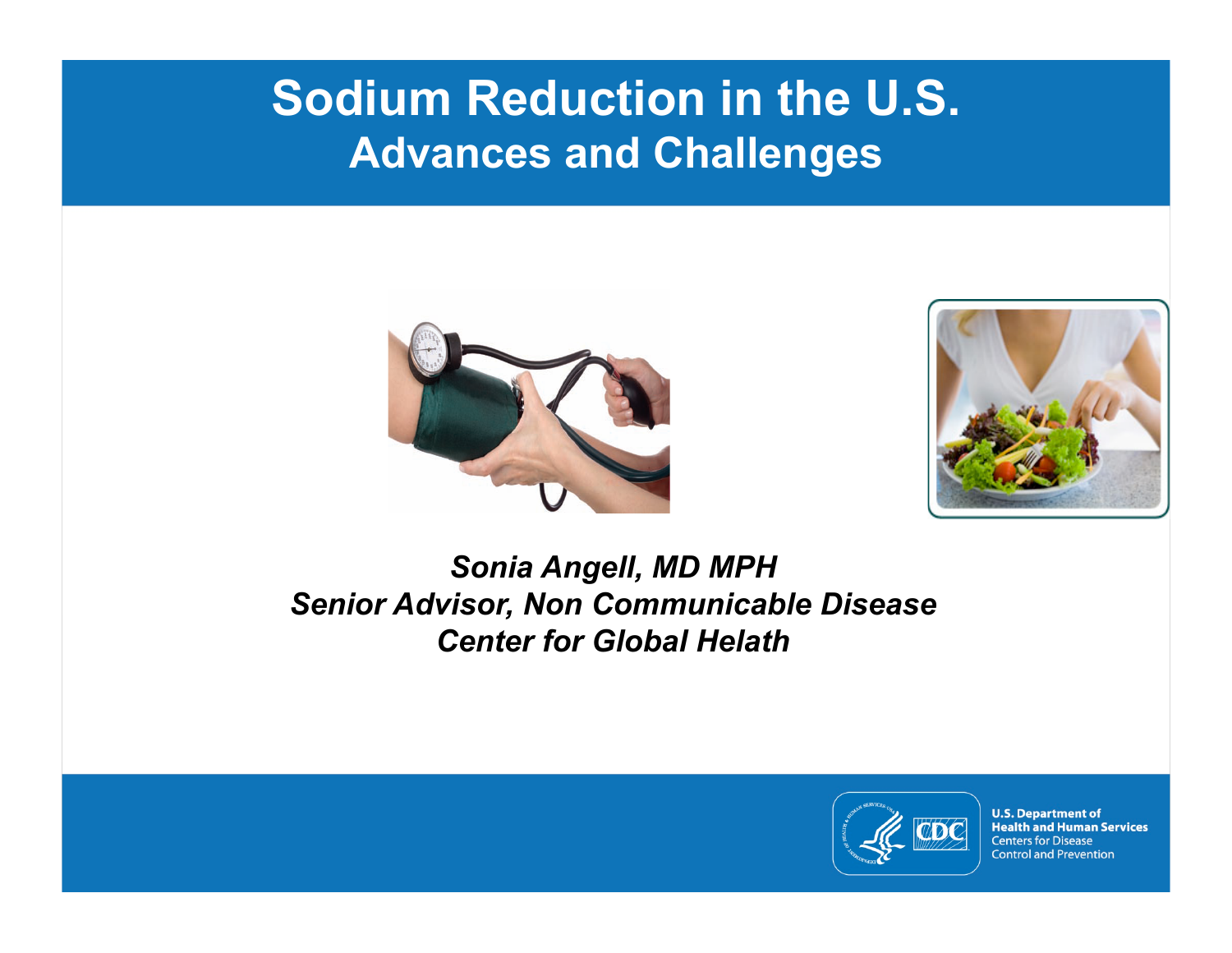# **Overview**

#### **Excess sodium intake: A significant health problem**

#### **Advances in the U.S. related to sodium reduction**

- U.S. Department of Health and Human Services
	- Food and Drug Administration (FDA)
	- Centers for Disease Control and Prevention (CDC)
	- National Institutes of Health (NIH)
- ▶ United States Department of Agriculture
- $\triangleright$  State and : ocal health authority action

#### **Challenges in the U.S. related to sodium reduction**

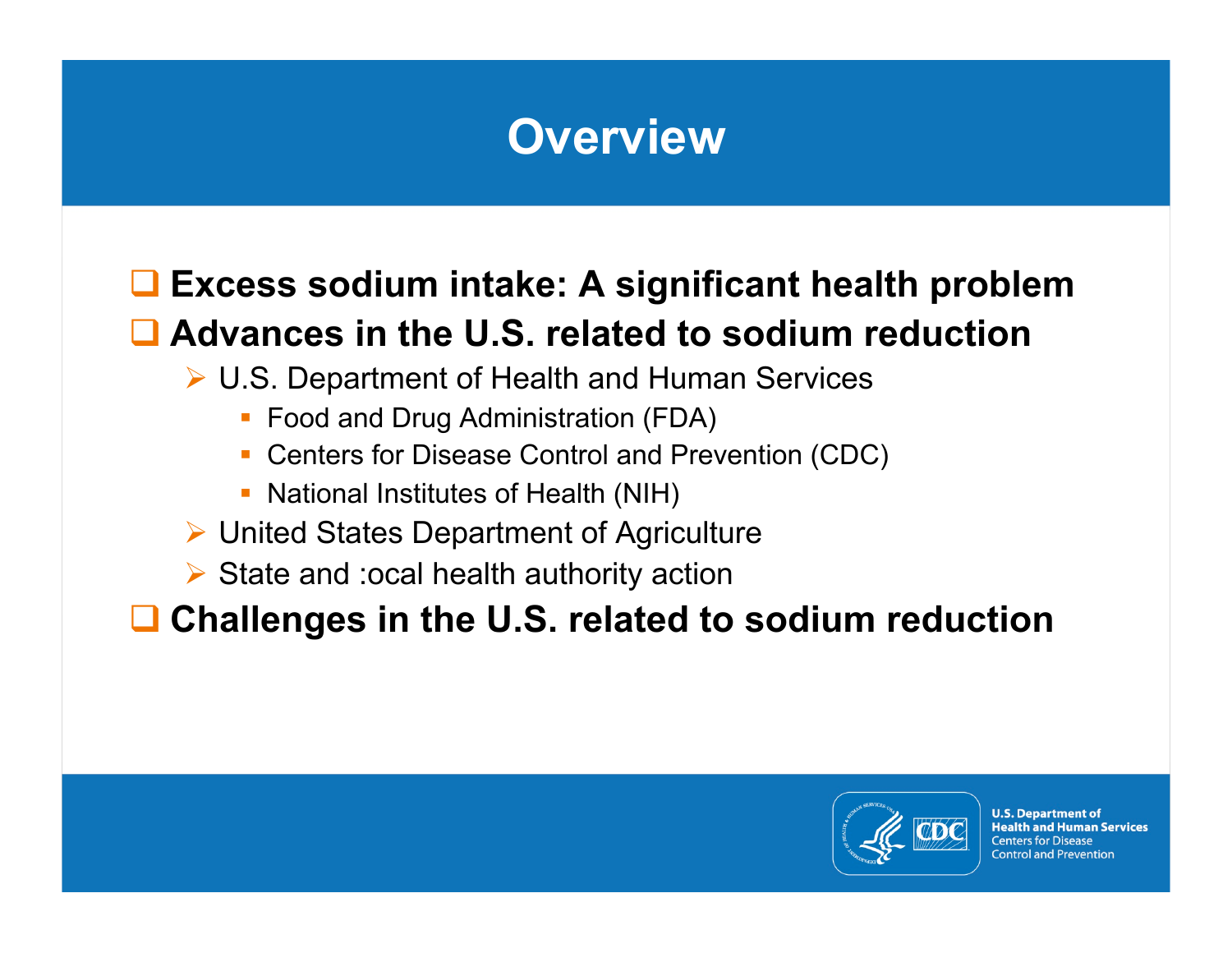# **HHS Advances in Promotion and Awareness of Sodium Reduction**

#### **2020 Healthy People sodium recommendations**

- $\triangleright$  Reduce consumption of sodium in the population aged 2 and older to 2,300 mg per day
- **HHS Health and Sustainability Guidelines for Federal Concessions and Vending Operations**
- **Dietary Guidelines for Americans**

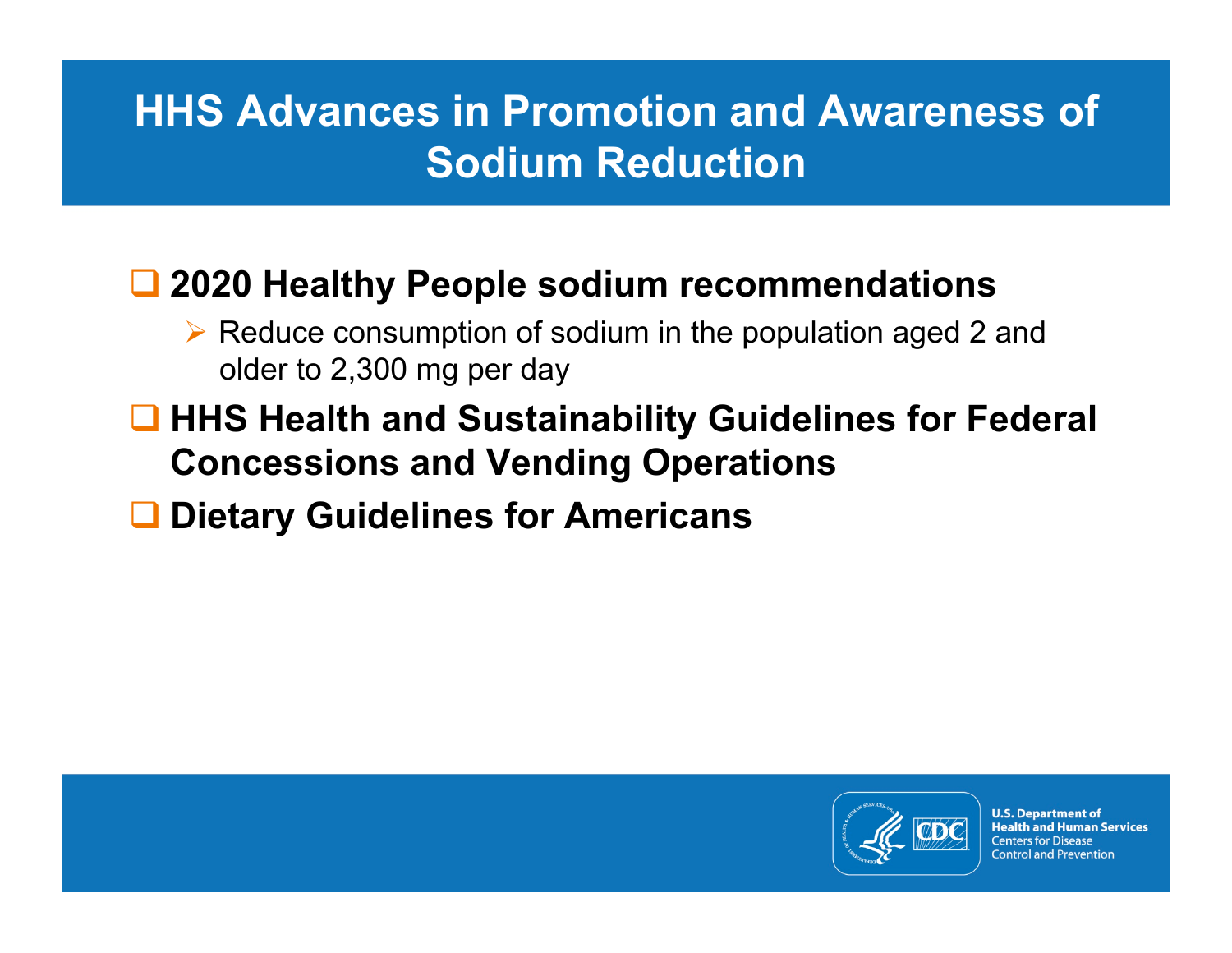# **Dietary Guidelines Recommendations for Sodium Intake**

#### **2010 Dietary Guidelines for Americans recommended levels of sodium intake**

- Reduce to  $\leq$  2,300 mg/day for general population
- Reduce to 1,500 mg/day for specific populations including ≥51 years old, African Americans, persons with high blood pressure, diabetes, or chronic kidney disease
	- About 1/2 U.S. population and the majority of adults

#### **Actual sodium intake**

- $\triangleright$  Average daily sodium intake for U.S. adults is  $> 3,400$  mg/day
- $\triangleright$  For persons age 2 and older, 98.6% of people recommended to consume 1500 mg per day exceed the limit; 88.2% of persons recommended to consume 2300 mg per day exceed the limit

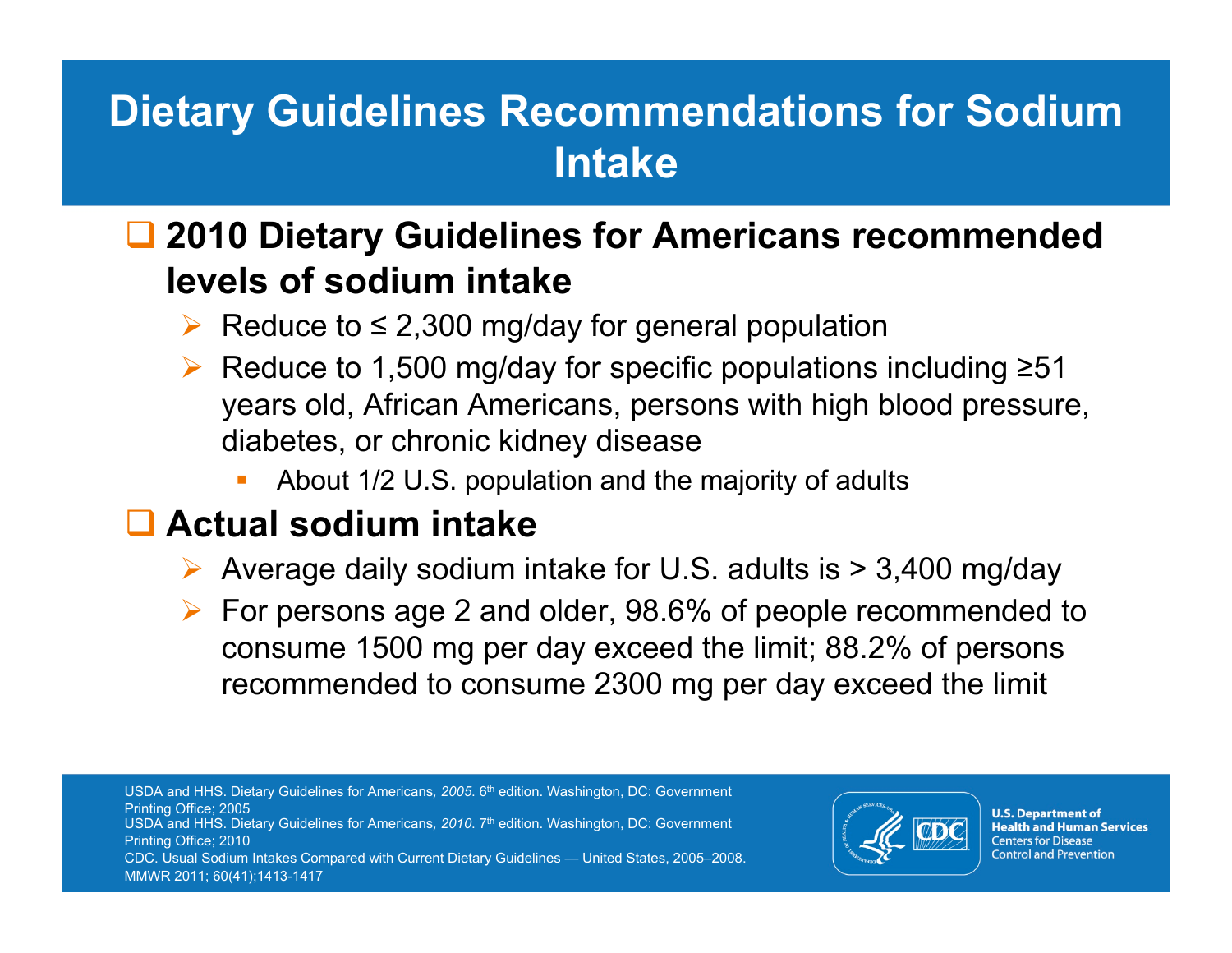# **HHS Advances in Promotion and Awareness of Sodium Reduction - FDA**

- **Joint sodium education initiative in 1981 with the NHLBI of the NIH as part of the National High Blood Pressure Education Program**
- Nutrition Labeling and Education Act of 1990
	- $\triangleright$  Required inclusion of sodium on Nutrition Facts panels
	- Established standards for sodium-related nutrient content and health claims
- Public hearing on sodium in 2007 concerning **policies regarding salt and sodium in food**
- **Implementing menu labeling as required by PPACA**

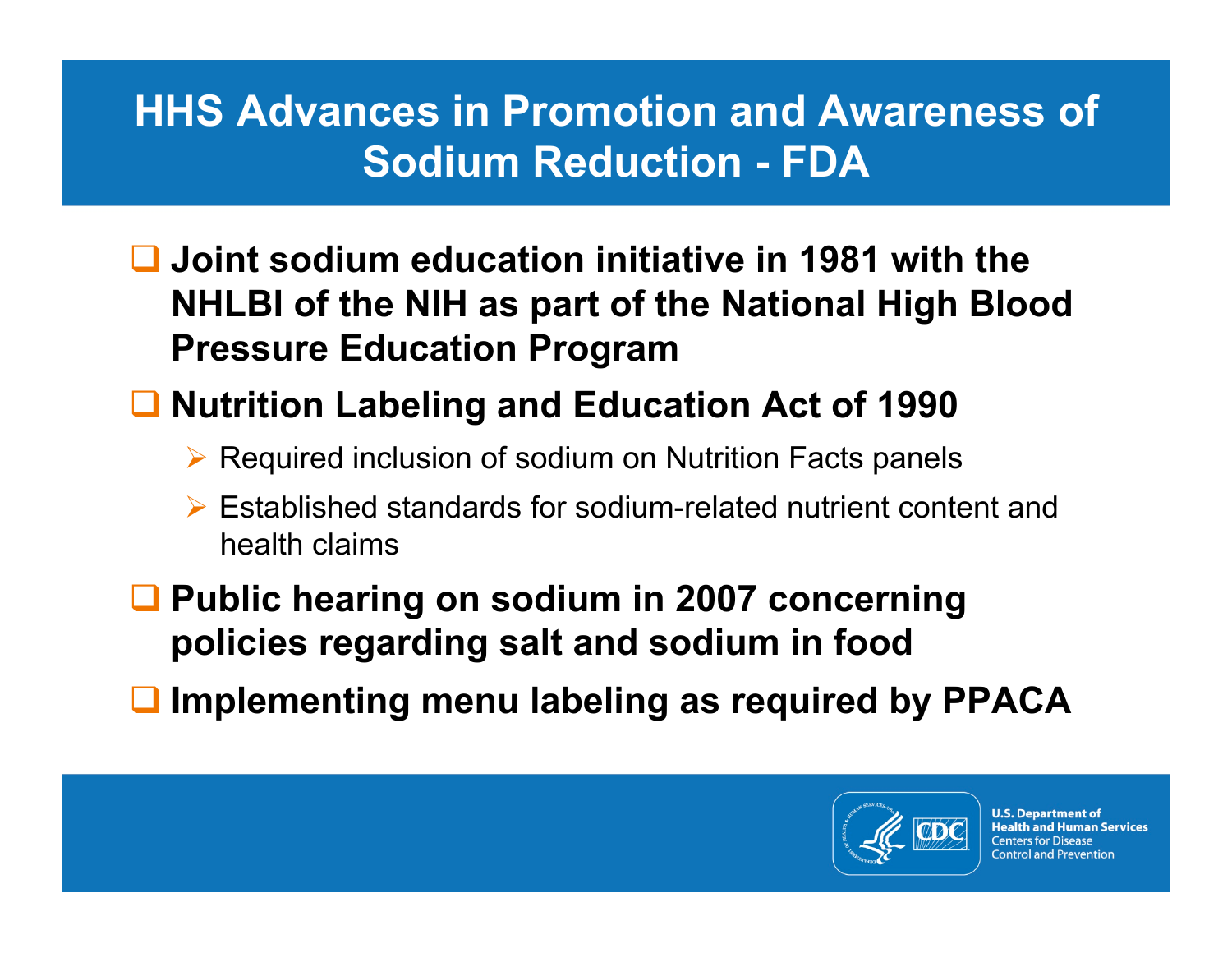## **Advances in Promotion and Awareness of Sodium Reduction – Regulation of Sodium**

- **2010 IOM report recommended FDA set mandatory national standards for sodium content of foods**
- **FDA and USDA are considering potential ways to promote gradual, achievable, and sustainable reduction of sodium intake over time** 
	- $\triangleright$  The Agencies recently established dockets to obtain data and evidence relevant to sodium intake, as well as current and emerging approaches designed to promote sodium reduction
	- $\triangleright$  FDA, USDA and CDC are co-hosting a public meeting in November to discuss the topics on which information is being requested

U.S. Department of Agriculture and U.S. Department of Health and Human Services. *Dietary guidelines for Americans, 2010.* 7th edition. Washington, DC: Government Printing Office; 2010

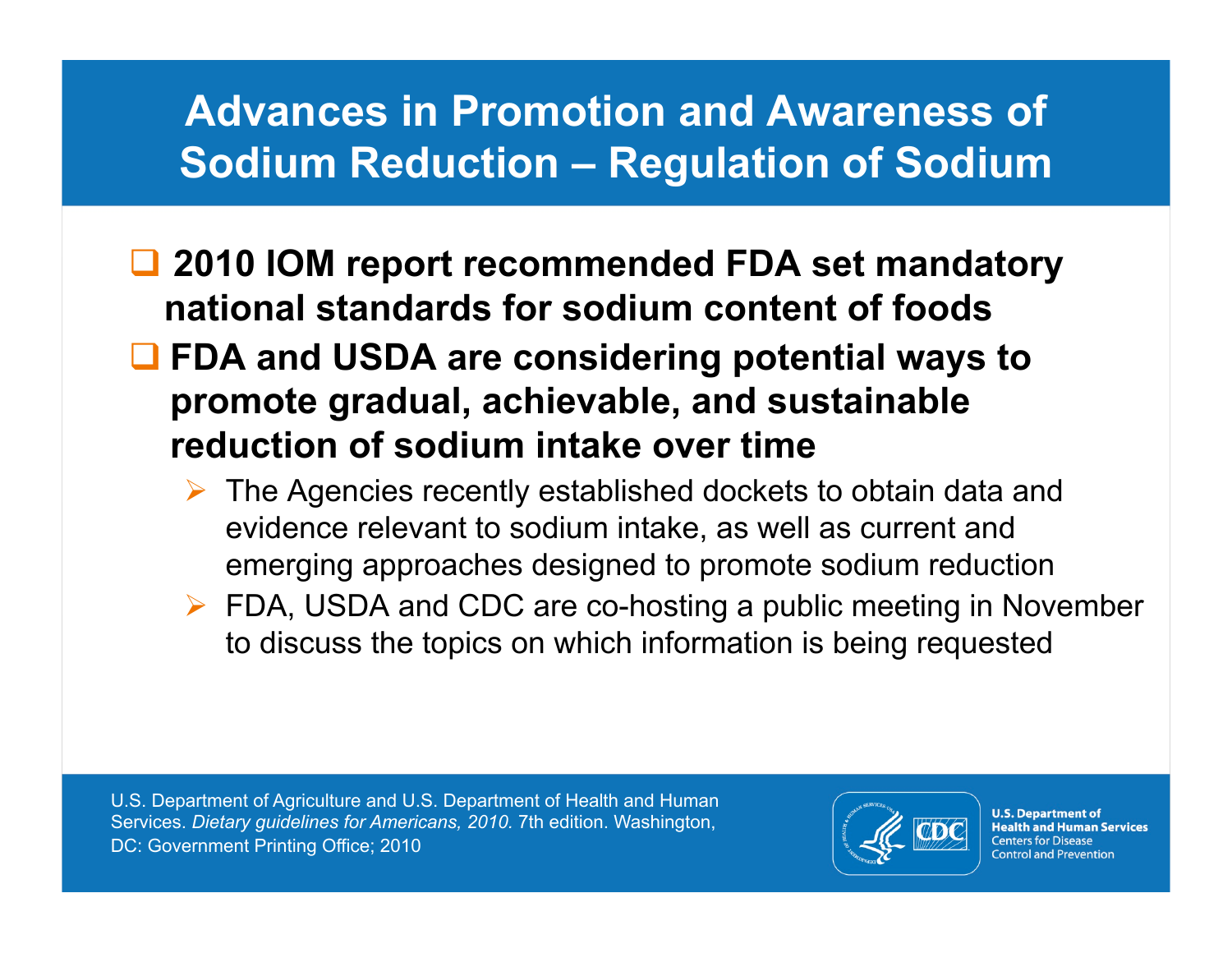# **HHS Advances in Promotion and Awareness of Sodium Reduction - CDC**

#### **Monitoring progress of sodium reduction in the food supply**

- $\triangleright$  How much sodium is in the food we eat?
- $\triangleright$  How much sodium do we consume?
- $\triangleright$  Are we ready for a nationwide action to reduce sodium intake?
- **Annual** *Report to Congress on CDC's Sodium Reduction Activities*
- **Q** Provide funding to grantees for sodium reduction **work**
- Provide technical assistance to grantees working on **sodium reduction**

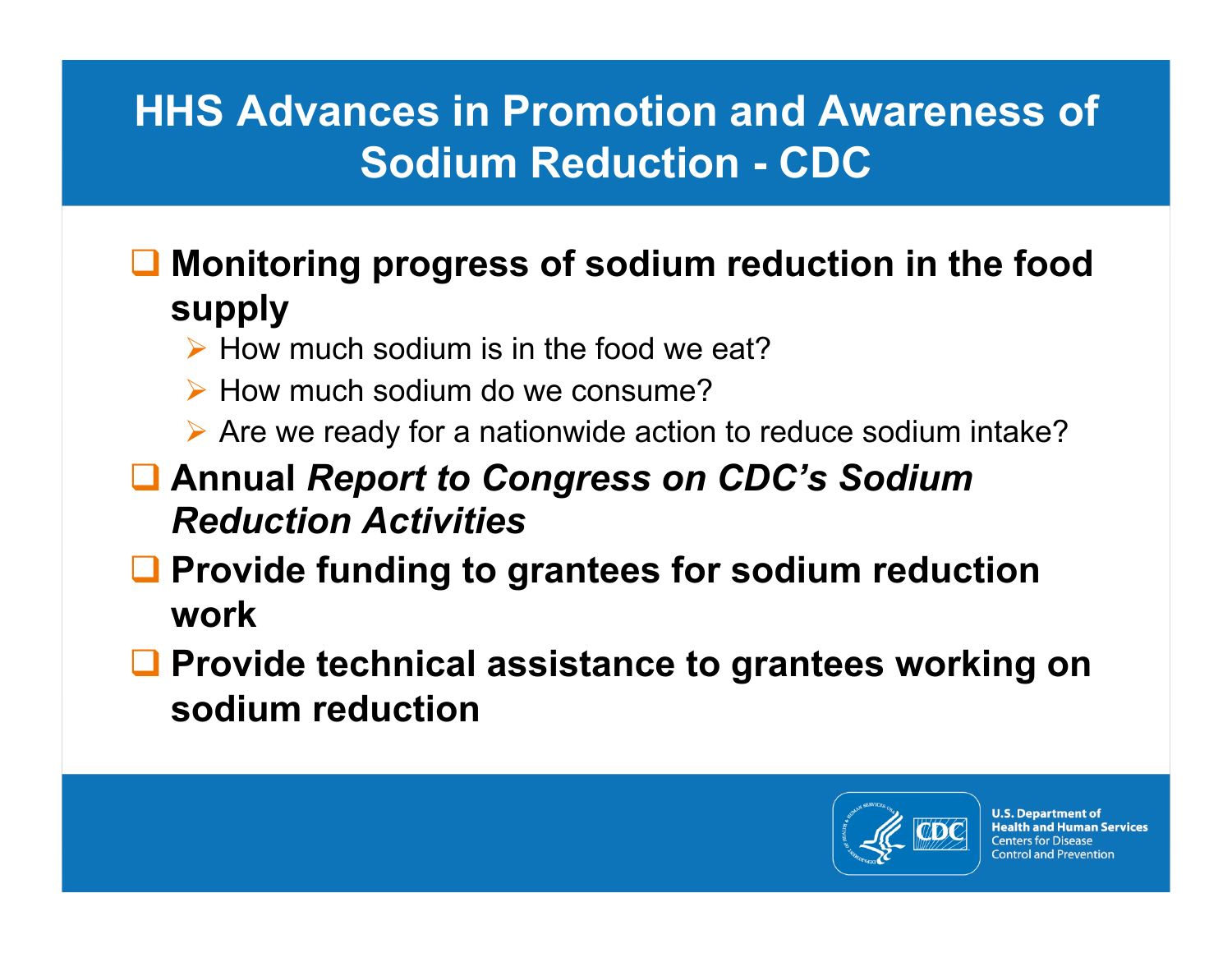## **HHS Advances in Promotion and Awareness of Sodium Reduction - NIH**

- **Incorporated sodium as a component of the National High Blood Pressure Education Program in the 1970's**
- **The National Heart Lung and Blood Institute (NHLBI) of the National Institutes of Health (NIH) published guidelines recommending a sodium intake of no more than 2,400 mg per day dating back to 1993**



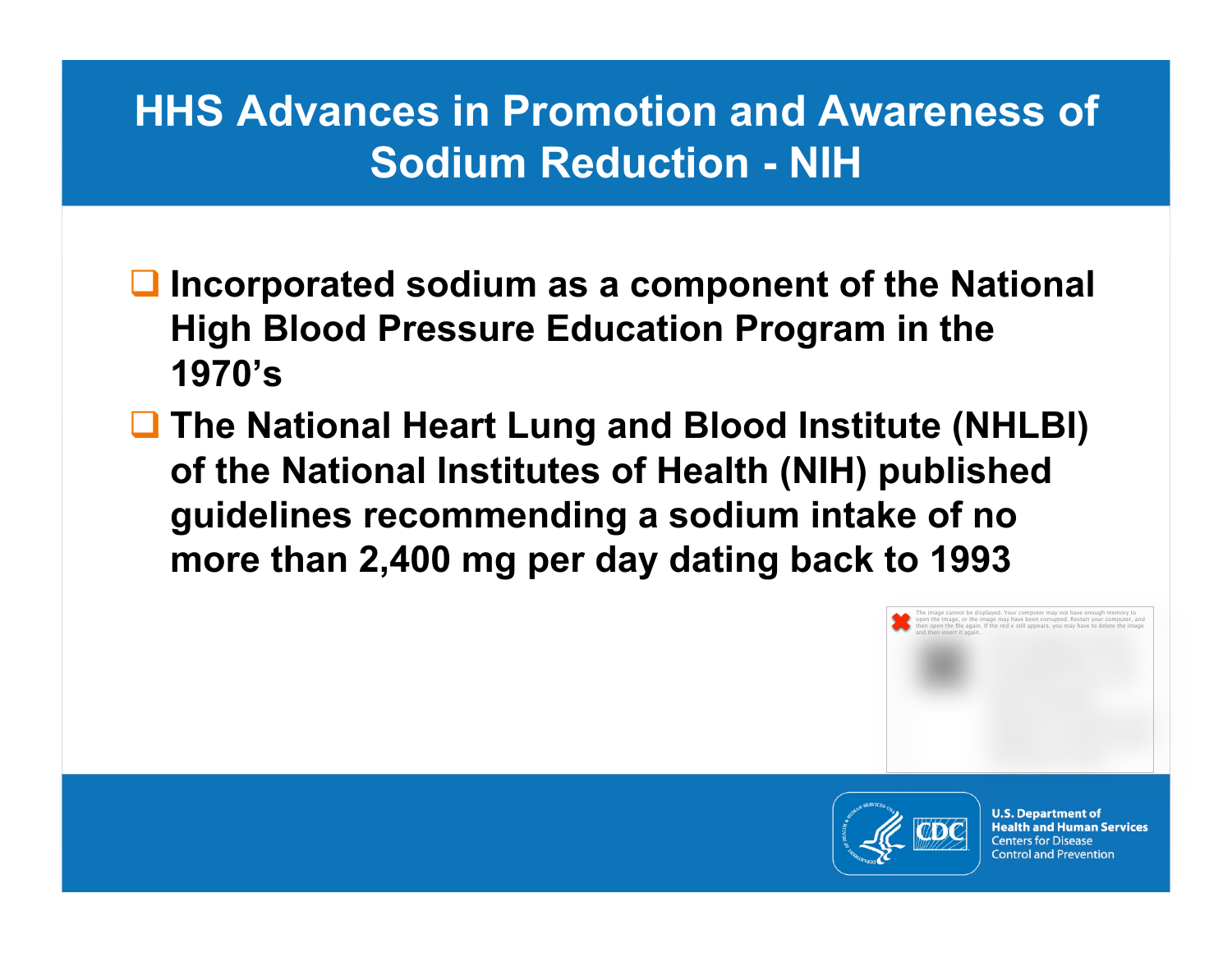# **USDA Advances in Promotion and Awareness of Sodium Reduction**

- **In 1993, USDA's FSIS issued regulations establishing nutrition labeling requirements for meat and poultry products**
- **Dietary Guidelines (mentioned previously)**
- **Proposed rule,** *Common or Usual Name for Raw Meat and Poultry Products Containing Added Solutions*
- **Proposed rule,** *Nutrition Standards in the National School Lunch and School Breakfast Programs*
- **Updated the National Nutrient Database**

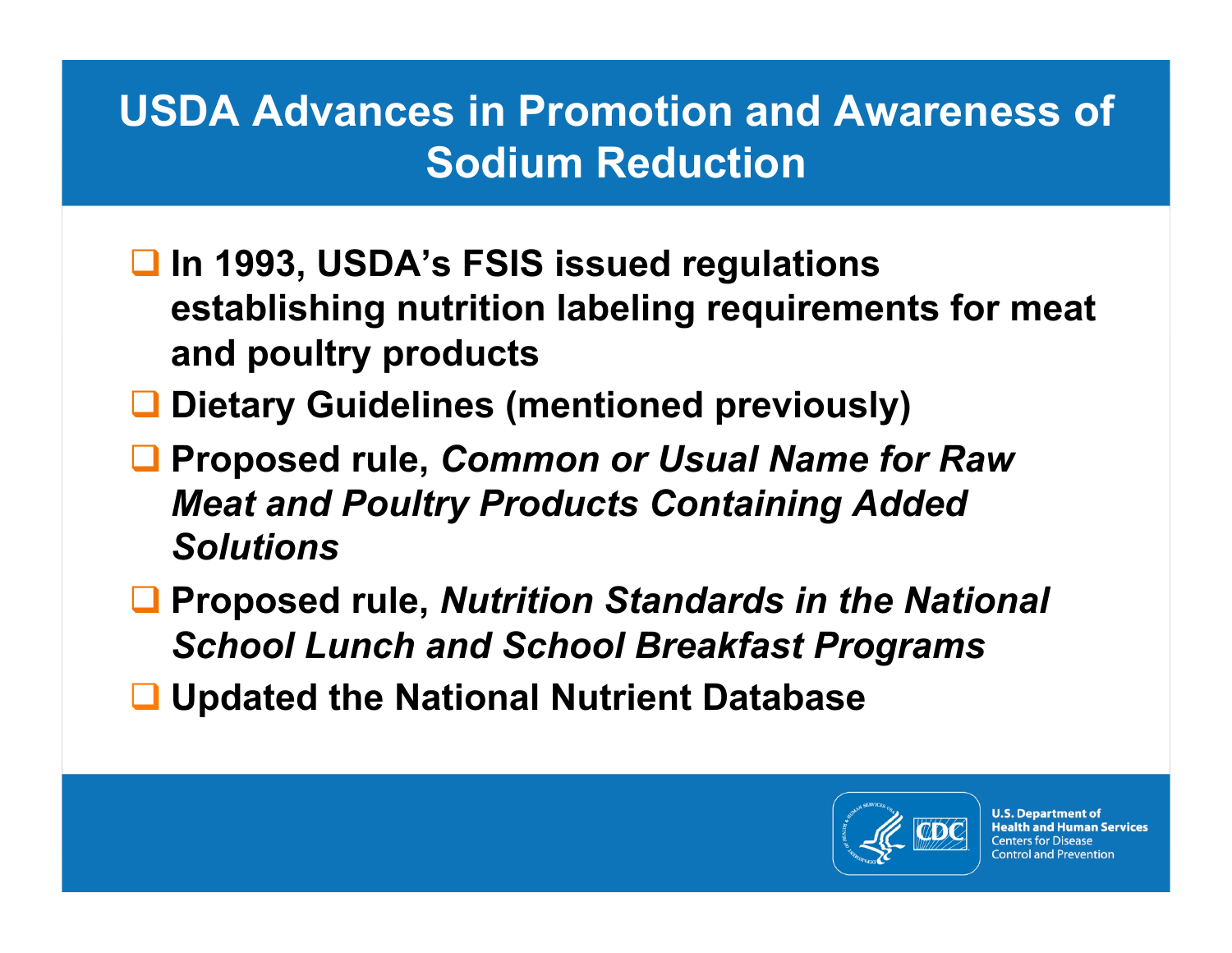## **Advances in Promotion and Awareness of Sodium Reduction – Other**

- **In 2008, the New York City Department of Health and Mental Hygiene initiated the National Salt Reduction Initiative (NSRI)**
- Some large food manufacturers have publicly **committed to reducing sodium in their products** 
	- $\triangleright$  Other companies have voluntarily identified specific product goals for sodium reduction

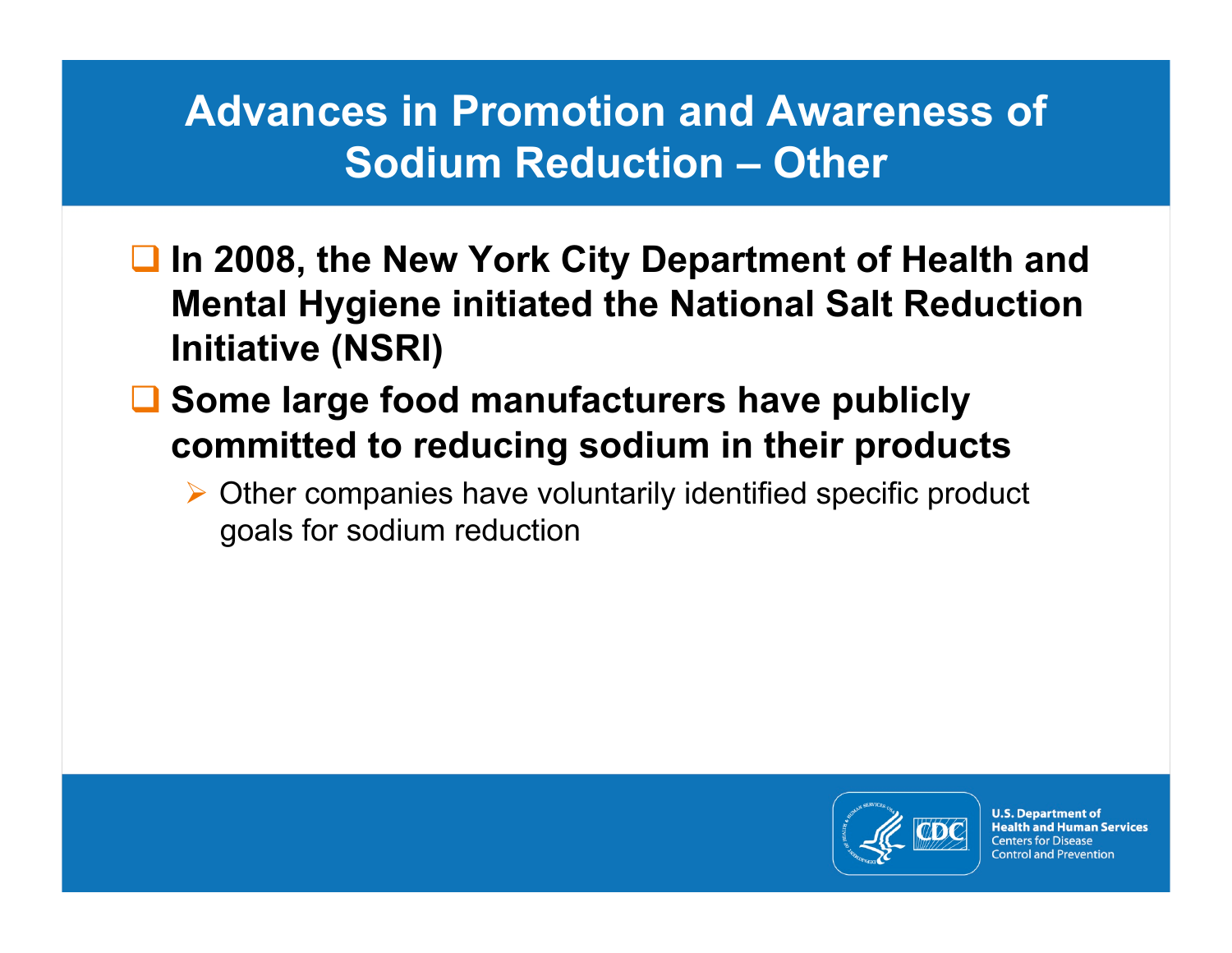# **Challenges to Advancing and Promoting Awareness of Sodium Reduction in the U.S.**

- **Competing (and important) nutrition priorities including those related to obesity**
- **Inordinate contribution to sodium intake from processed and restaurant foods**
- **Lack of consumer awareness about primary sources of sodium; lack of desire to reduce personal sodium intake**
- **Voluntary efforts by the food industry have not been consistently undertaken by all, have not been sustained, and have proven unsuccessful in lowering overall sodium intake**

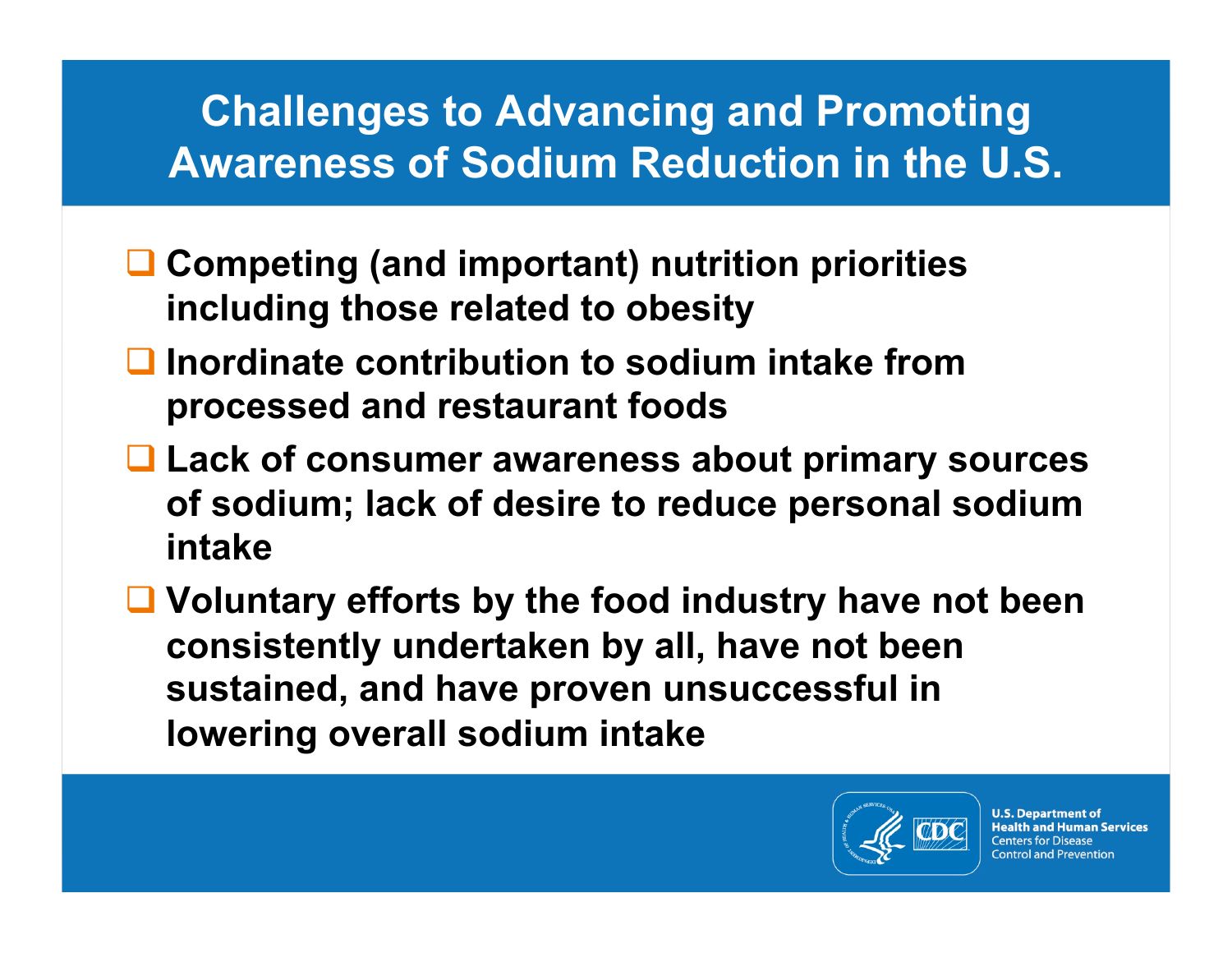#### **Summary**

- Sodium reduction work in the U.S. spans across **Federal, State, and local government agencies**
- **Voluntary efforts by the food industry have been unsuccessful in lowering overall sodium intake**
- **Further changes in the food supply are needed to bring sodium intake to within recommended levels**

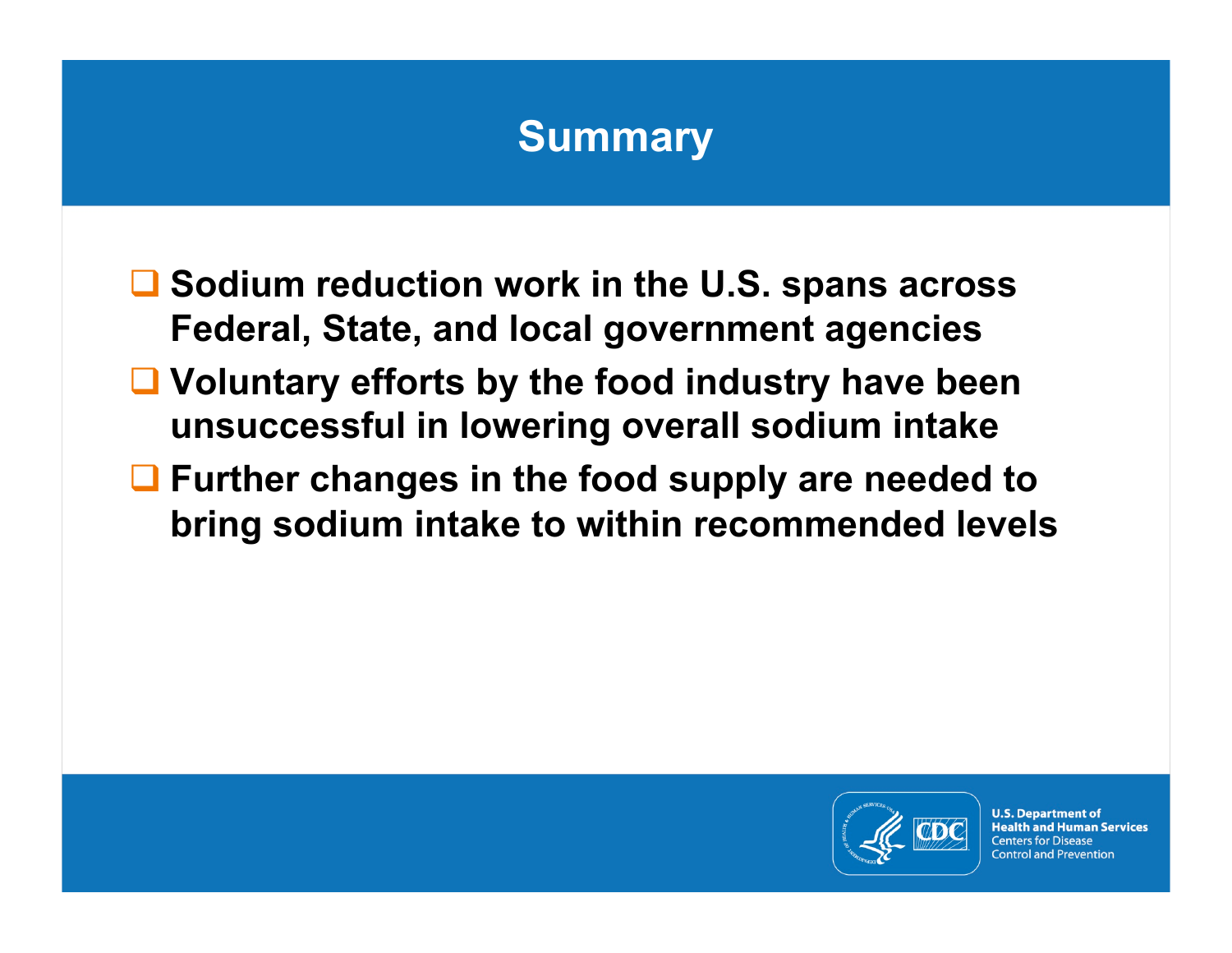#### **For More Information**

#### **Centers for Disease Control and Prevention**

**www.cdc.gov/salt**

**Food and Drug Administration www.fda.gov**

**United States Department of Agriculture** 

**www.usda.gov** 

#### **New York City National Salt Reduction Initiative**

**http://www.nyc.gov/html/doh/html/cardio/cardio-saltinitiative.shtml**

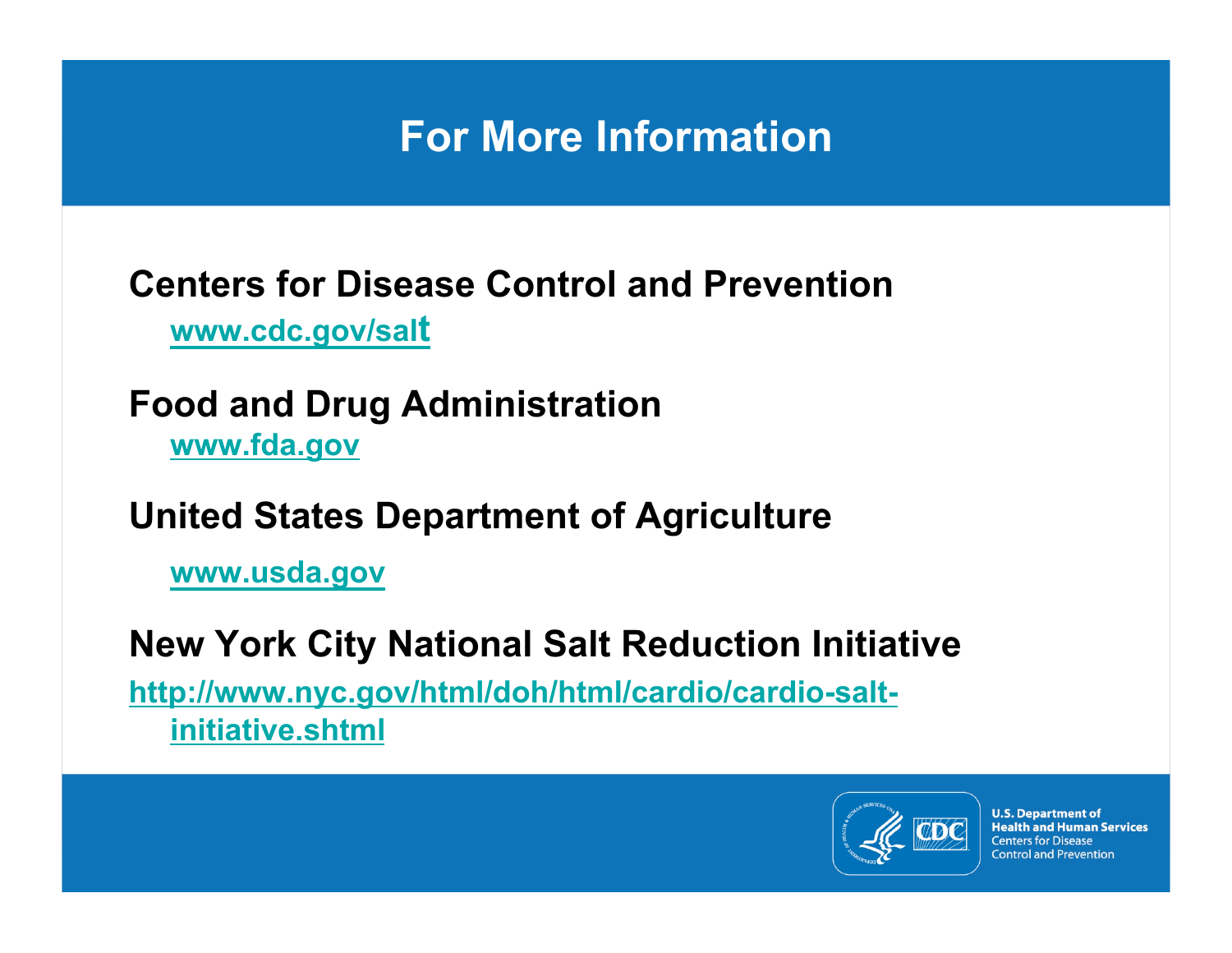#### **Front-of-Package Labeling Recommendations**

- **□ The Front-of-Package labeling system recently recommended by the IOM suggested that the FDA and USDA develop, test, and implement a single, standardized system that is easy to understand by most age groups and appears on all food products** 
	- All products would display calories per serving size in common household measures as well as a rating of zero to three "points" for sodium, as well as saturated and *trans* fats, and added sugars